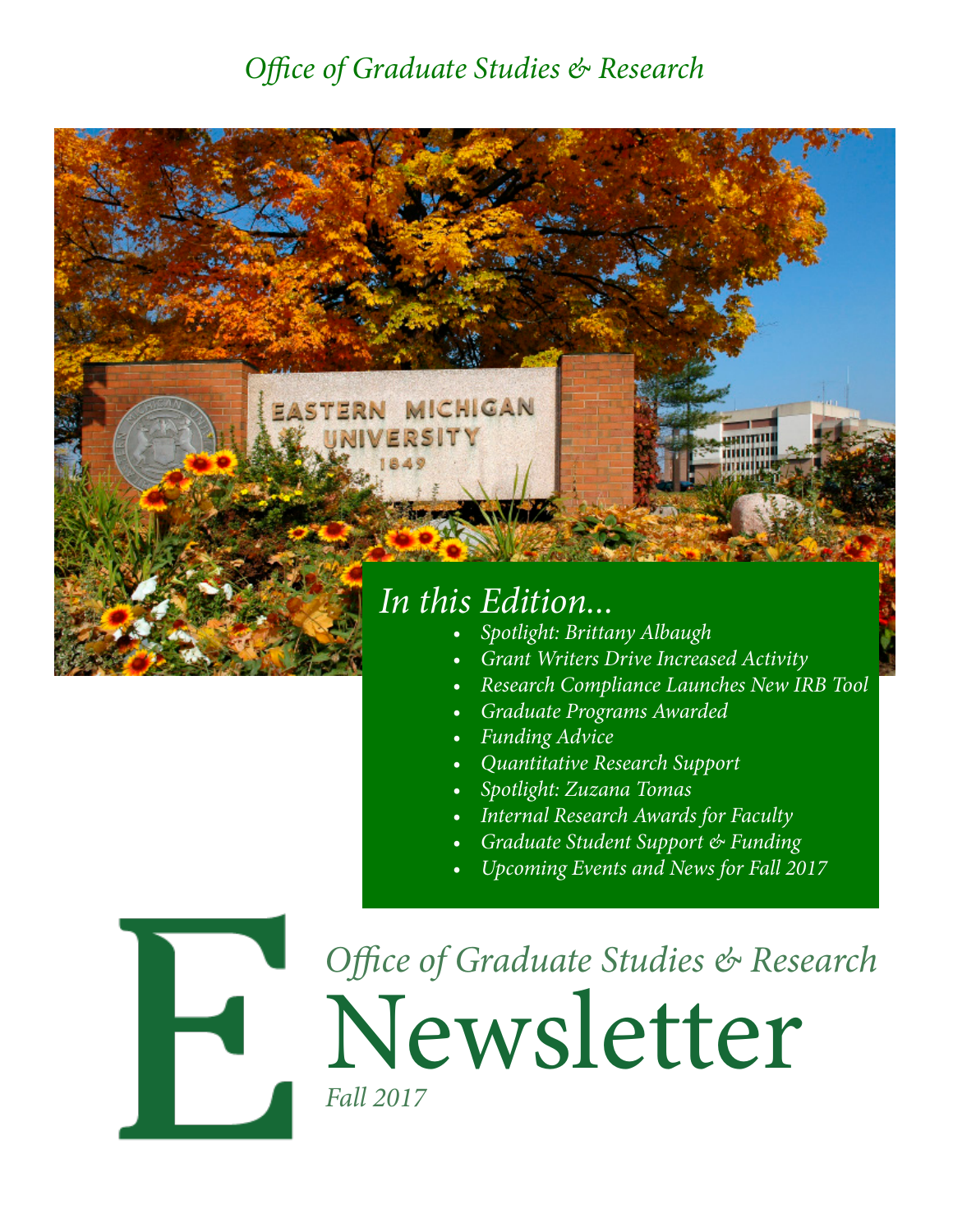# **Albaugh Lands NSF Grant as First-Time PI**



Dr. Brittany Albaugh, assistant professor of chemistry in Eastern Michigan University's (EMU) College of Arts and Sciences, is pioneering innovative research in epigenetics, the study of the different factors that regulate genes. Developing an initial interest in epigenetics and cancer research from working on her PhD at University of Wisconsin Madison, Albaugh has brought her research interests and talents to EMU and is improving instruction and research for undergraduates with support from the National Science Foundation.

Albaugh studies epigenetics with her students at a "biochemical" level in the research lab. She works with students to complete experiments with epigenetic proteins that interact with genetic material. These same proteins can be implicated in cancer development, when in abundance the proteins can prevent genetic function that helps to prevent cancer. Albaugh and her students are currently analyzing the relationships between these proteins and other epigenetic

proteins. By performing analysis of protein function and structure, she hopes to gain more knowledge and ultimately determine cancer treatment that can target these proteins.

Albaugh explained, "The research being carried out has an important impact on my discipline. Epigenetics is an exciting science frontier and there is so much that we do not understand. The more knowledge that we can attain, the greater potential we can use the knowledge to improve human health and disease."

Instrumental in Albaugh's research were the opportunities to pursue her scholarship and the resources to support her grant proposal to the National Science Foundation. Graduate Studies and Research and the EMU Chemistry Department have provided Albaugh with opportunities to pursue research within her lab. Albaugh explained that the offices were instrumental in the success of her project, from providing internal grants and funds for lab research with students, to travel money for students to present their work at conferences, and to instructional release time so she could dedicate more of her time to experiments and training students in the lab.

When it came time for Albaugh to apply for a federal grant, she relied heavily on the guidance of the Office of Research Development and Administration. She was able to attend grant writing workshops and received support to help apply for

her first grant as a lead PI. With the support of her various EMU resources, Albaugh was able to generate preliminary data from her research and to prepare a strong grant proposal for securing funding from the National Science Foundation. Albaugh's project, *Collaborative Research: Molecular and Structural Mechanism of Histone Binding by the Epigenetic Regulator UHRF2*, was awarded in the amount of \$359,776. Albaugh's award was made under the NSF Research in Undergraduate Institutions (RUI) and provides significant support for the participation of undergraduate students in her research.

Albaugh reflected on her decision to come to EMU, explaining that the university's mission perfectly balances its value for research with its value for teaching. She has had the opportunity to work with students in both the classroom and one-onone in the biochemistry lab, an opportunity Albaugh understands is extremely important to students. Because of Albaugh's ongoing research in epigenetics, she has been able to provide real, meaningful experiments in the lab with her classes, an experience that she believes can allow students to apply their book knowledge in a hands-on wet-lab. This hands-on experience Albaugh recommends to any student as they become interested in science and continue to investigate the different research opportunities available to them at EMU.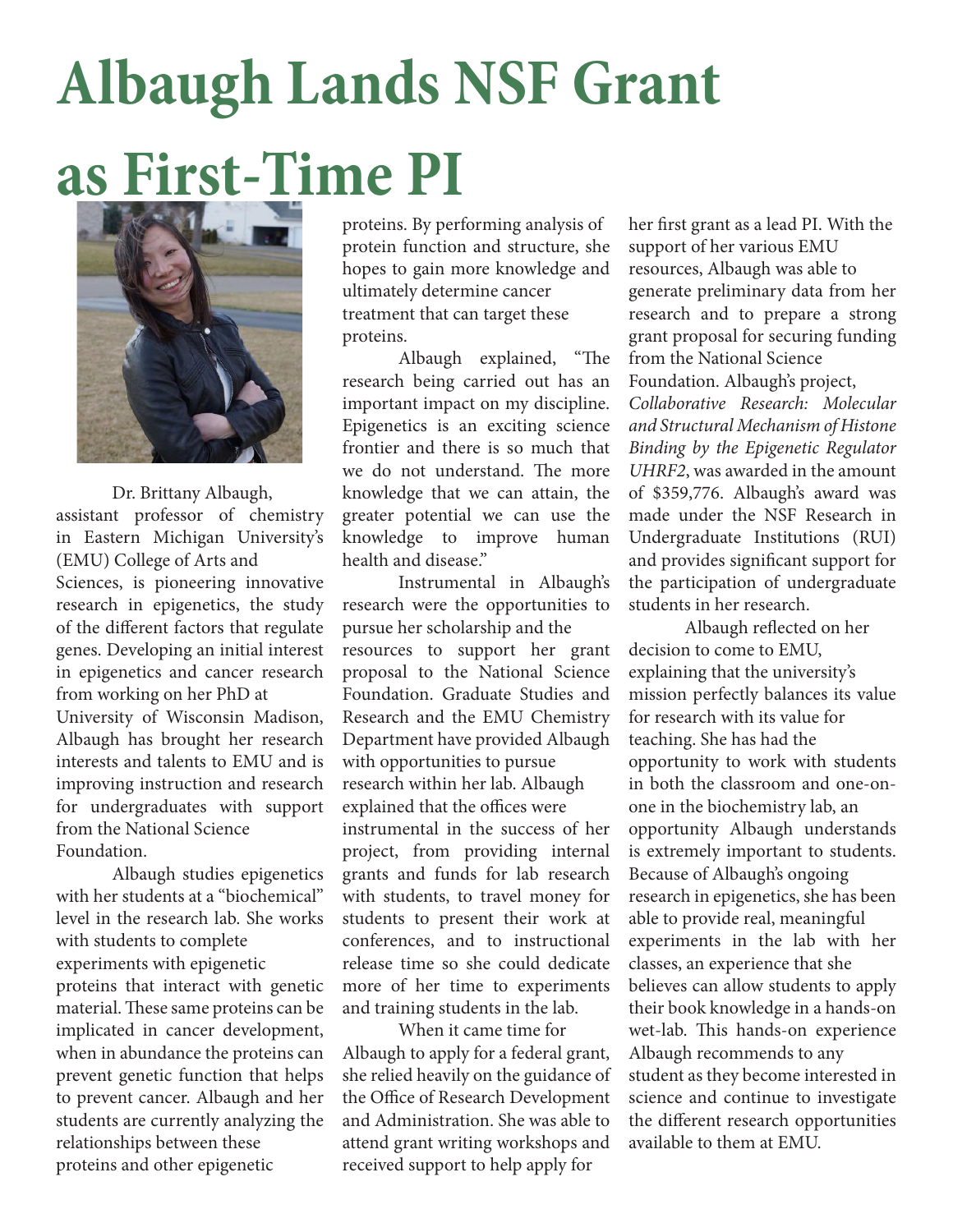# **New Grant-Writers Drive Increased Activity**

As the push to increase support for research and grant writing continues, Eastern Michigan University (EMU) faculty have responded in a big way. The Office of Research Development and Administration (ORDA) recorded a 17 percent increase in proposal submissions in FY2017. In addition, FY2017 saw almost a million dollars in growth for awards, climbing from \$9.4 million in 2016 to \$10.2 million. First-time proposal writers and new faculty are a driving force in EMU's surge in proposals. In 2017, 13 faculty received their first grant award and 34 were first-time proposal writers.

Part of this success can be attributed to EMU's goal to increase research and attract external funding to improve student education, specifically in the graduate programs. As part of the strategic initiative, in FY2014 the university directed funding to ORDA for establishing wraparound support for faculty. Research compliance and technology transfer were added as well. "This support helps engage faculty and increase the grant-writing pipeline, which is a critical component to increasing grant activity," says ORDA director, Caryn Charter. This one-stop shop for faculty-focused service delivers research development opportunities, pre-award proposal support, and post-award financial management services.

ORDA's Culture of Research Excellence (CoRE) Fellowship program provides faculty with the necessary time and access to expertise and knowledge helpful to preparing competitive proposals. This program is co-sponsored by the college Deans' offices and partially responsible for increased activity. CoRE Cohort I submitted 16 proposals alone in FY2017.

Moving ahead to FY2018, EMU is on it's way to significantly increasing sponsored research activity. With continued support for faculty researchers, EMU's vision of achieving sustainable growth in external research funding will be a hallmark of the university.

## **Office of Research Compliance launches new submission system for IRB review**

On August 21, the EMU Human Subjects Review Committee (UHSRC) rolled out Cayuse IRB, a new online submission and document management system. Cayuse IRB allows for smart applications, making the application process more straightforward. The Office of Research Compliance is hosting in-person training sessions for Cayuse IRB. The training schedule and additional user information for Cayuse IRB can be found on the UHSRC website: http://www.emich.edu/research/compliance/human-subjects. Contact Sonia Chawla at schawlaw@emich.edu or 734-487-3090 for more information.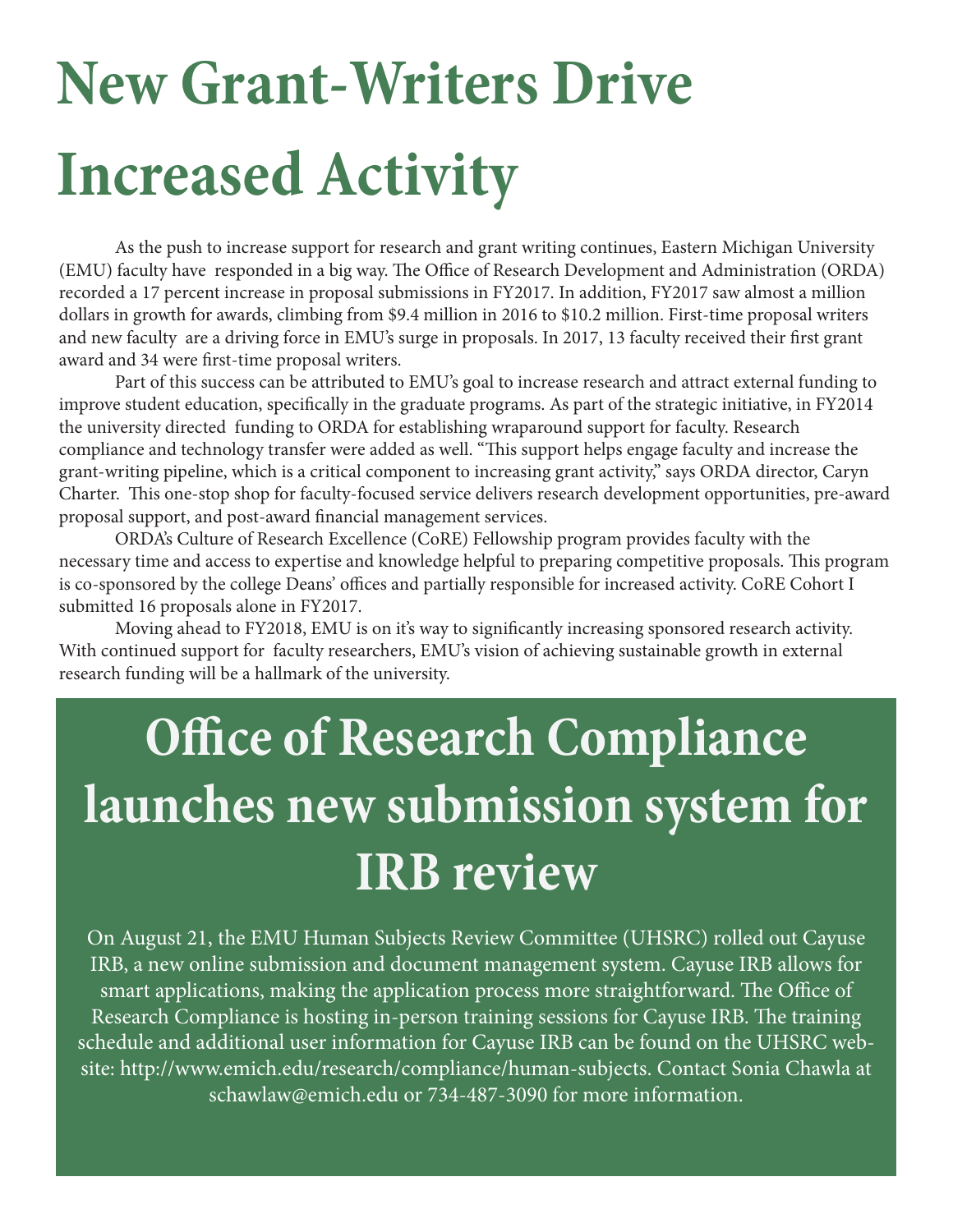# **Graduate School Produces Award-Winning Programs**

Eastern Michigan University's (EMU) graduate programs have been no stranger to success amongst highly-rated yearly rankings from educational review organizations. In the first half of 2017, EMU's Occupational Therapy, Clinical Research Administration and Taxation master's programs were ranked as some of the best in the country. In addition, the university's online business and education programs both made large jumps in the U.S. News and World Report ranking of the nation's best graduate programs. With continued support by dedicated faculty, staff, and administration, EMU continues to pave the way for innovative and renowned graduate study programs in the U.S.

U.S. News and World Report, the gold standard of academic rankings in the U.S., awarded EMU a top ranking to the Occupational Therapy master's program. The Occupational Therapy program tied for 52nd in the rankings, and only one other Michigan program ranked as highly. EMU's Occupational Therapy master's program focuses on education practitioners through occupation-based and education-based practice. The program aims to not only meet the needs of individuals, organizations, and society through occupational therapy, but also advance the profession and the industry of practice.

"Our ability to maintain this emphasis and be successful is due to our dedicated and talented faculty, our hard-working students and a supportive academic environment, plus engaged alumni and the many supporters of the program," said Professor Jayne Yatczak, program director.

U.S. News and World Report also took notice to the great gains the College of Business and College of Education have made in their online graduate degree programs. The programs were ranked on a variety of factors, including student engagement, admissions selectivity, peer reputation and faculty credentials and training. The online Integrated Marketing Communications master's programs was ranked 66th in the nation, a 100-spot gain from it's last ranking in 2014. In addition, the College of Education's online master's programs climbed 48 spots since 2015, for a ranking of 113.

Dean of the College of Education, Micheal Sayler, noted, "high-quality, engaging online master's programs offer working teachers and administrators a costand time-efficient opportunity to further advance their careers and professionalize their skills without the need to travel to campus."

The College of Business also took home a first-place ranking according to the Value Colleges guide for the master's in Taxation degree. The ranking was based on proof of success in placing

graduates in careers and offering a meaningful return on investment for traditional and nontraditional students. Value Colleges explained that the master's in Taxation is exceptionally important today as challenges with tax codes brought on by changes in the global marketplace require tax accountants to have a more comprehensive and specialized knowledge in economics.

In addition, the Clinical Research Administration master's program also pulled in a number one spot when ranked by the prominent website, Healthcare Management Degree Guide. EMU ranked among the best of 25 universities in the nation, and was the only one awarded from the state of Michigan. The ranking was derived from expertise and involvement in the field, career training and curricular relevance, accessibility to students, and application of knowledge.

Dean Murali Nair, College of Health and Human Services, said, "I would like to thank the Clinical Research Administration faculty for their unwavering commitment to the program's success."

EMU's graduate programs continue to prove themselves as some of the best in the country thanks to the commitment of the university's talented and hard-working constituents. Congratulations to those programs that were awarded!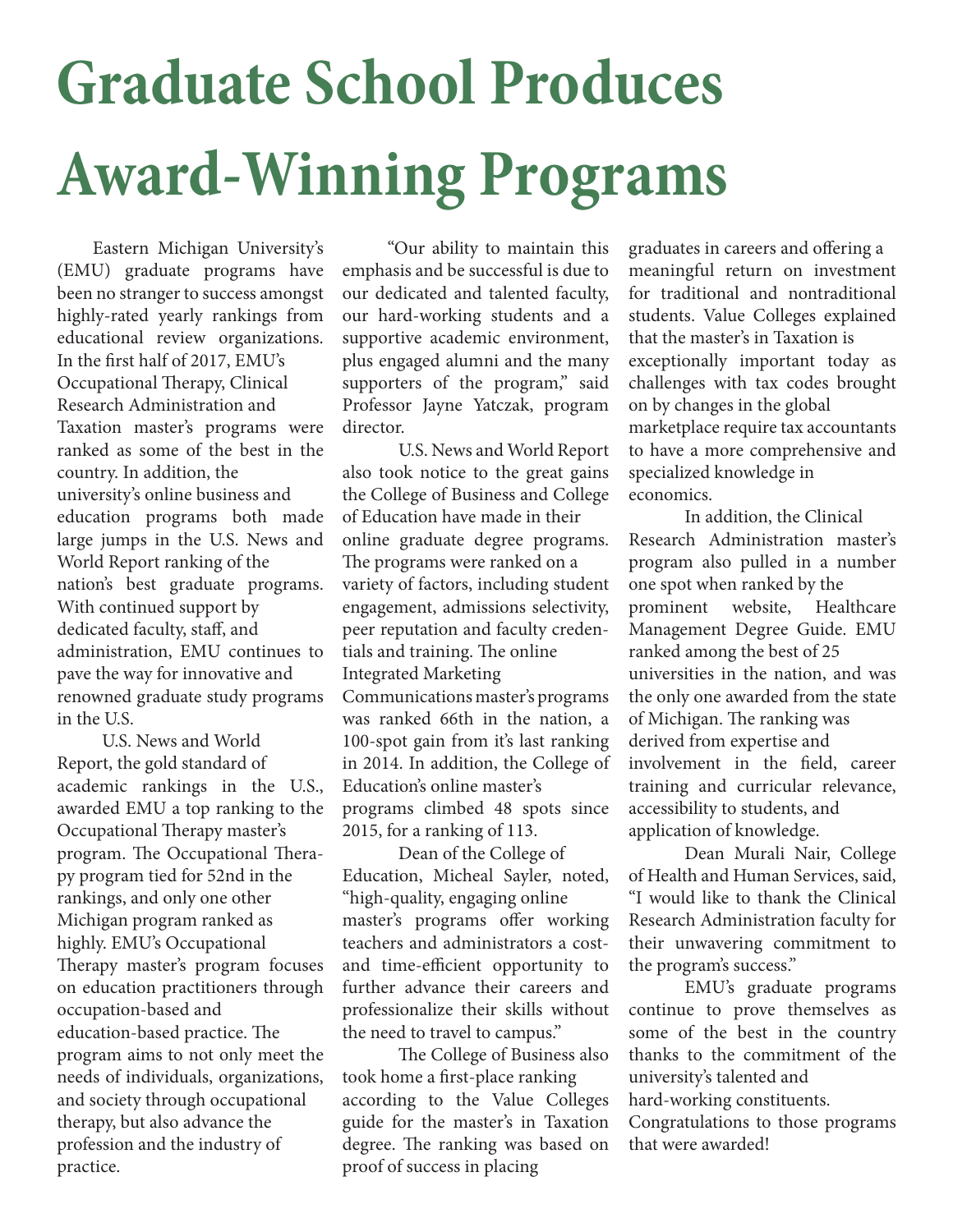### **If at First You Don't Succeed...**

Securing funding for research is a very competitive enterprise and persistence is required to be successful. For example, in 2016, only 17.5% of research projects submitted to the National Institutes of Health (averaged over all institutes) were funded. Among first submissions, only 12% were funded, but among second (i.e., revised) submissions the success rate was 31%. The take-home message is that if you want to get funded, you will probably have to "try again".

Reading the reviews of your unfunded proposal can be very unpleasant. It is normal to feel annoyed, angry, and fed up. Go ahead and let those emotions run their course, remember that you are not alone (88% of people who submitted a new grant are in the same boat), and then read the reviews again in a more objective light. Then, come visit ORDA to get advice on what is needed to successfully revise your proposal. We can help you decide whether or not to revise and resubmit, or if a new approach (and new application) are called for. We can also help arrange mock reviews, quality circles, or third-party expert review.

## **Quantitative Research - Growing Support at EMU**

EMU has included support for high quality research as a theme in its current strategic plan with an objective to increase research to attract external funding and improve student education. With that said, the university recognizes the need to systematically address staffing and infrastructure costs of scholarship. This, of course, will entail making investments and prioritizing resources.

We have heard from a number of faculty members that additional support is needed for quantitative research design and analysis, as well as data storage needs. The Office of Research Development and Administration is supporting the following activities in an effort to identify, support, and advocate for the needs of faculty researchers:

- 1. Establishing the Research Design and Analysis Support Committee (RDASC)
- 2. Establishing a Quantitative Researchers Networking Group

3. Supporting Faculty Associates who are available to consult with faculty, and provide workshops on research design, analysis, and presentation of results

4. Supporting the development and presentation of quantitative research-related workshops

### ORDA Faculty Associates - Research Methods

**Kathy Chu, Ph.D.**  Professor of Mathematics 487-1661 orda\_stats@emich.edu

**Grigoris Argeros, Ph.D.**

Professor of Sociology 487-0012 orda\_stats@emich.edu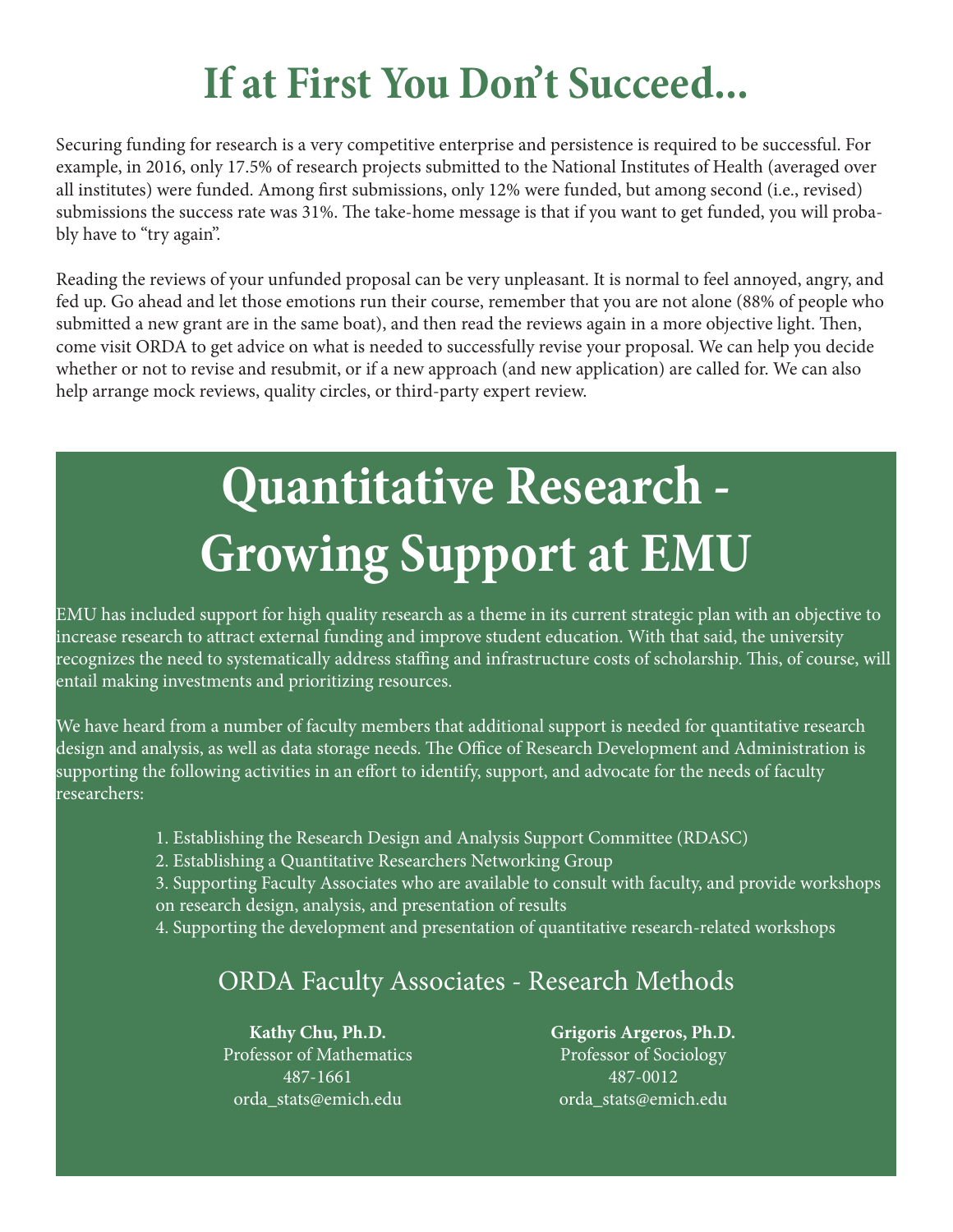### **Tomas Impacts Lives at EMU Through Classroom Pedagogy Research**

Dr. Zuzana Tomas, Associate Professor in English as a Second Language (ESL)/ Teaching English to Speakers of Other Languages (TESOL) in the College of Arts and Sciences' department of World Languages, is dedicated to improving education for English language learners (ELL) through her research, instruction, and service. Tomas teaches graduate and undergraduate courses in ESL and TESOL. In areas of TESOL and ESL, her research and scholarly activities include curriculum and pedagogy, the teaching of writing, and academic service-learning that supports community-based ESL.

With a \$2.6 million grant from the U.S. Department of Education, Dr. Tomas, along with Co-Investigators Professors Shawn Quilter (College of Education), and William Tucker (English Language & Literature), and project manager, Sarah Lorenz (EMU Writing Project) are implementing Writing Research Intervention in Teaching English Language Learners (WRITELL): Using Teacher Inquiry Communities to Support ELL's Opinion Writing Through the Use of Writing Strategies and Scaffolding. This project will provide professional development that supports the teaching of argumentative writing with English language learners and increase the number of certified TESOL teachers in the state of Michigan. The research component will analyze the impact of professional development on

improving the writing outcomes of English Language Learners. Tomas noted that writing has been significantly less researched than reading for English learners' and looks forward to uncovering new information through quantitative analysis, led by Co-Investigator Quilter, within the research collaboration.

Outside of her dedication to teaching, Tomas's research interests focus on two main topics: the teaching of research referencing to second language writers and the impact of professional development on K-12 teachers and their English learners' writing outcomes. Tomas notes that she is proud of the research she is able to work on because of its positive correlation to combating stereotypes surrounding immigrants.

In addition, Tomas explains that her research surrounding research referencing for second language writers would not be possible without internal support from EMU through a Faculty Research Fellowship (FRF). The FRF allowed her to devote more time to scholarship by decreasing her academic teaching. Tomas aims to improve writing instructors' understand of the complexities that surround academic source use and pedagogical ways to address these issues for individuals whose native language is not English, particularly many of EMU's own international students.



Tomas is excited about professional development opportunities through the EMU Writing Center and International Student Resource Center for tutors and ESL instructors. She will examine the instructor and tutor use of the developed materials and understand their method of implementation and rate of success or failure when working to improve student writing.

It is clear that the team's passion and perseverance, combined with expertise and scholarly activity, will affect students' lives through improved teaching, pedagogy, and curriculum.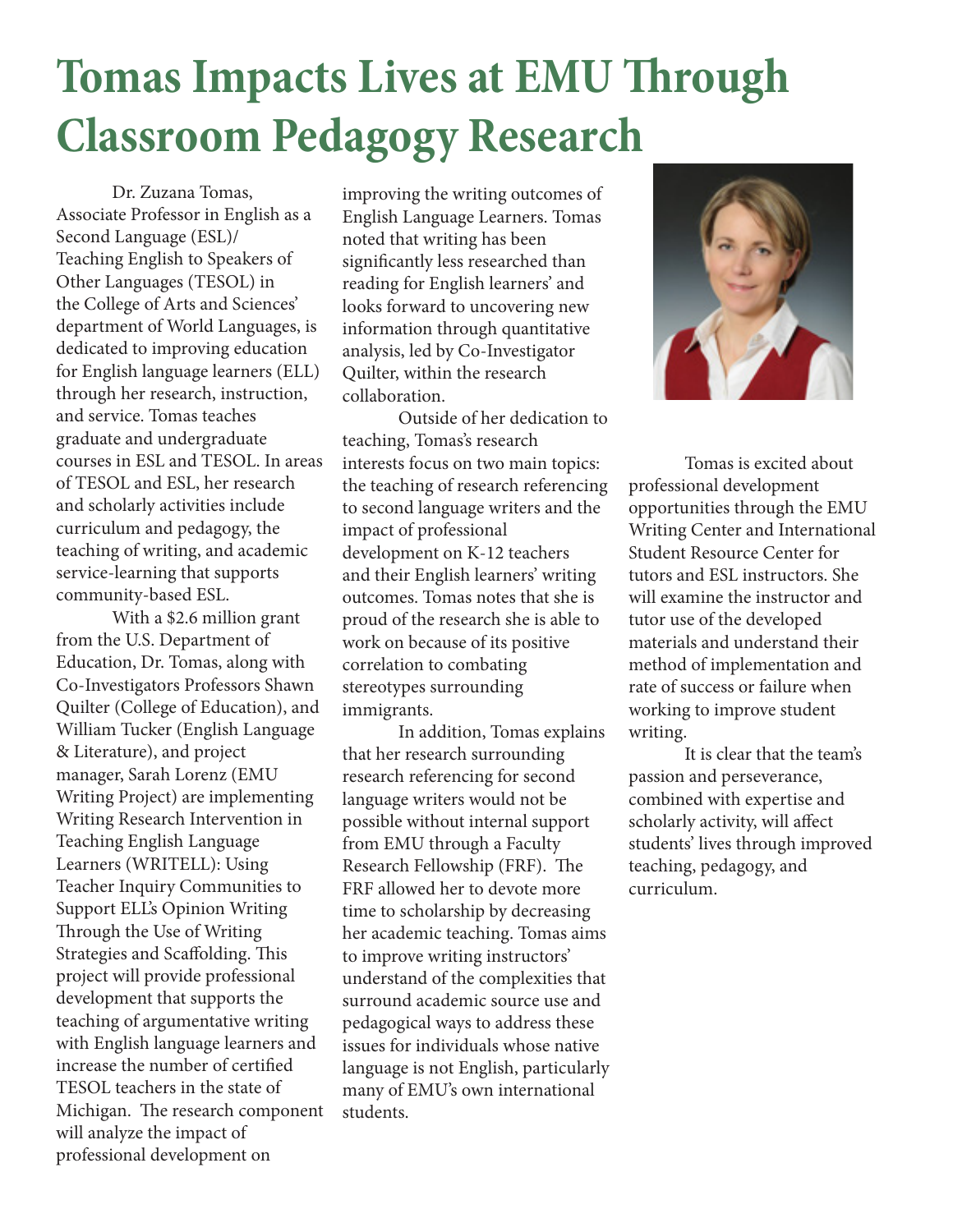### **Internal Research Awards for Faculty**

### **James H. Brickley Endowment for Professional Development and Innovation**

*Submission of proposal July 1, 2017 - October 2, 2017 by 5p.m. EST*

Tony and Lois Evans have recently graciously donated an additional \$20,000 of funding for the James H. Brickley Awards Program. We anticipate making 15-20 awards at approximately \$1000/award.

### **Provost's Research Support Award**

*Deadline for submission: 20th of each month, July 2017 to March 2018.*

The Provost's Research Support Award supports up to \$4,000 in SS&M needs and is intended to encourage and support the research, creative, artistic, and scholarly endeavors of EMU faculty. This award requires a match from the applicant's department/school. This year we are supporting two types of Awards.

**Standard Award:** This award requires a one-to-one match.

**Grant Proposal Writer's Award:** For applicants who have submitted at least one proposal for externally sponsored scholarly/creative activity within the past three years, this award requires a one-fourth match from the applicant's department/school.

### **Summer Research/ Creative Activity Award**

*Submission of proposal: October 31, 2017*

The Summer Research/Creative Activity Award (SRA) is intended to encourage and support the research, creative, artistic, and scholarly endeavors of full-time tenured or tenure-track EMU faculty during the summer months (May-August) by providing stipends of \$12,000 for outstanding proposals in lieu of summer teaching assignments.

### **Faculty Research Fellowship**

### *Submission of proposal: January 31, 2018*

The Faculty Research Fellowship is intended to encourage and support the research, creative, artistic, and scholarly endeavors of full-time tenured or tenure-track EMU faculty by providing released-time awards (fall and winter semesters) for outstanding proposals. Cash of up to \$3,000 can be requested as part of an award to cover supplies, services and materials (SS&M) and travel expenses related to the release.

### **Sabbatical Leaves**

### *Submission of proposal: January 31, 2018*

Sabbatical leaves are granted for special study, research, and/or other projects that will enhance the usefulness of the person to the institution, perform service on the local, state, national, or international level, and/or bring prestige to the University.

### **CoRE**

### *Submission of proposal: October 9, 2017*

The CORE program assists faculty in the development of high-quality proposals by providing protected time and access to expertise. Your research project should have a clear research idea with relevance for a program within a specific directorate (NSF) or institute (NIH) or other funding source.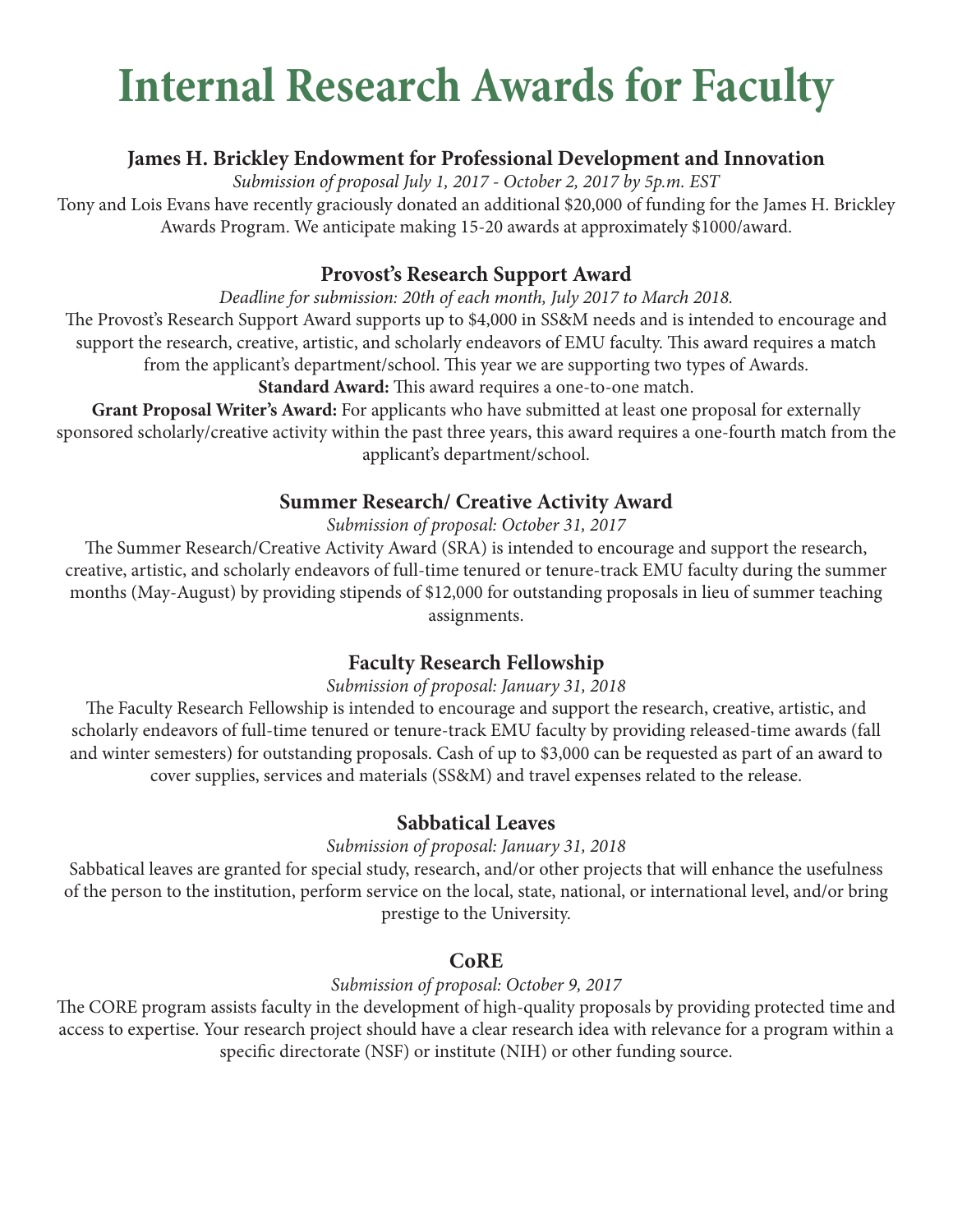## **Graduate Student Support**

Graduate students are encouraged to seek support for both writing and research statistics.

For writing support, students can contact the **University Writing Center.** The center has designated staff to support graduate students in any facet of the graduate program. *Find them online at: http://www.emich.edu/uwc/*

For **research statistics support, Matthew Dick** provides graduate students with research and instrument design, instrument validation, sample selection and samplingmethods, data collection, data analysis, results interpretation and display. *Contact him at: 200 Boone, 734-487-0042.*

### **Student Research Support Funds**

### **GRADUATE STUDENT RESEARCH SUPPORT FUND**

*Deadline for submission by 20th of each month, July 2017 to June 2018.* The Graduate Student Research Support Fund provides small grants of up to \$750 to graduate students to support dissertation or thesis research.

### **Graduate Student Travel Assistance Awards**

*One award only will be made during each fiscal year (July 1-June30) to any graduate student.* Graduate Student Travel Assistance is available for graduate students in good standing whose research or creative project has been accepted for presentation at a professional meeting. Requests are considered up to a maximum of \$400 and must be supported with a dollar-for-dollar match from department and/or college funds.

### **Undergraduate Research Stimulus Program**

*Deadline for submission is November 2, 2017 for winter semester and February 15, 2018 for summer semester.* The Undergraduate Research Stimulus Program (URSP) is intended to facilitate research partnerships between undergraduate students and Eastern Michigan University faculty. Successful student applicants will receive a \$2,000 fellowship in support of their research efforts. The collaborating faculty member may receive \$500, which can be used for lab/studio supplies or equipment, professional travel, or other professional expenses.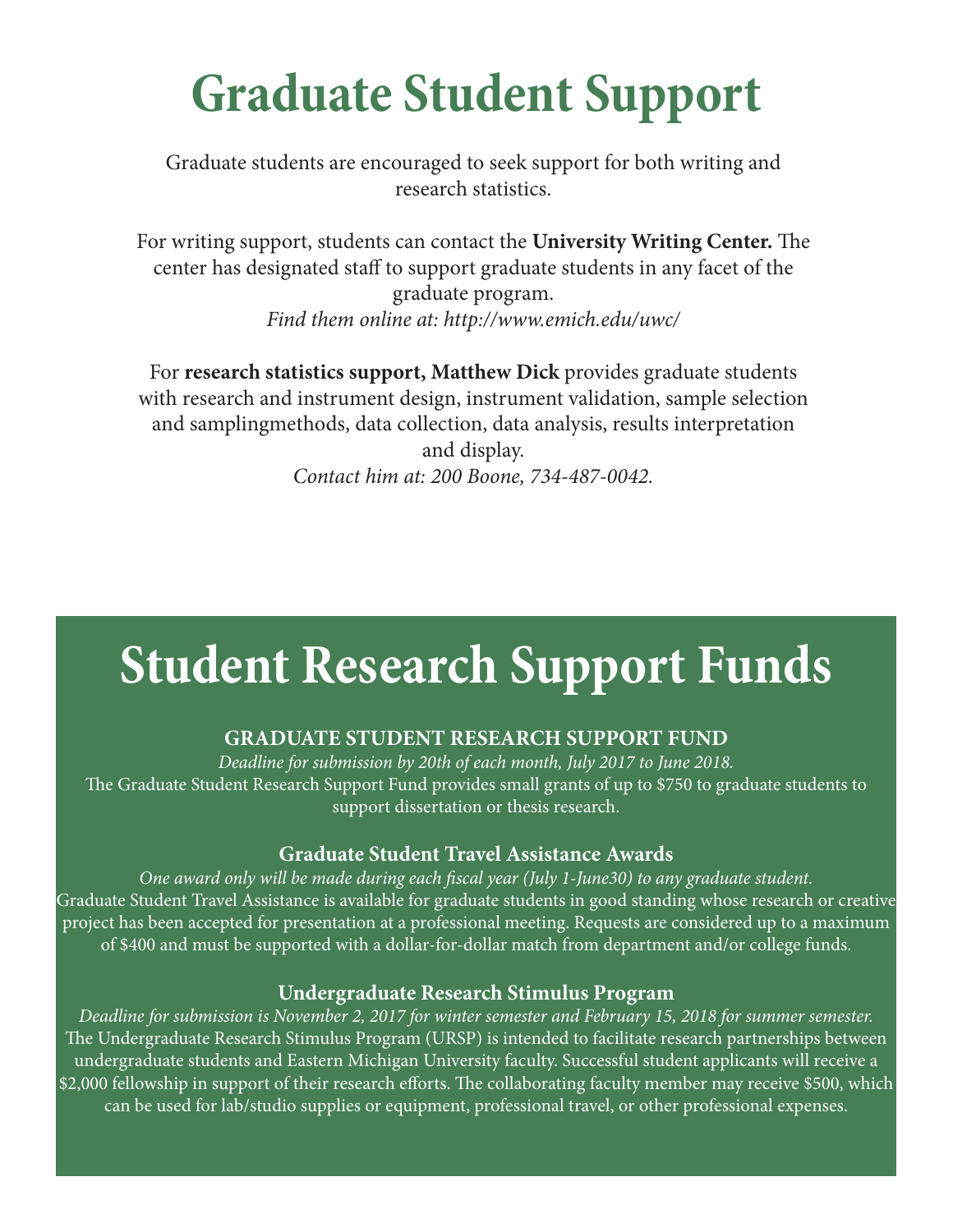

### NDING IR GOOD IDEAT

Apply for a 2017 **Women in Philanthropy** at EMU Grant by Ootober 91

EMU faculty, students, staff and alumni are eligible to apply for up to \$5,000 for research or project support.

emioh.edu/wip-emu



Congratulations to 53 EMU graduate students who were awarded \$234,085 in scholarship funding for the 2017-2018 academic year!

The next deadline, for 2018-2019 scholarships, is June 15, 2018!

*Visit http://www.emich.edu/graduate/financial\_assistance/scholarships/graduate\_scholarships.php for more information!*

### **Michigan Drone Conference**

October 24, 2017 8:30a.m.-4:30p.m. EMU Student Center Ballroom www.facebook.com/DroneMI/



Eastern Michigan University Office of Technology Transfer is inviting businesses, organizations, academia, and individuals to participate in the Michigan drone event on October 24, 2017. Connect with your next partner and showcase or exhibit your research or innovative contribution to the UAV/UAS drone community!

### **FOLLOW US ON SOCIAL MEDIA!**

**Graduate School** Facebook: AEMUGradSchool Twitter: @EMUGradSchool

**Research & Development** Facebook: @emuord Twitter: @EMUORD

**Technology Transfer** Facebook: @EMUTechnology-Transfer